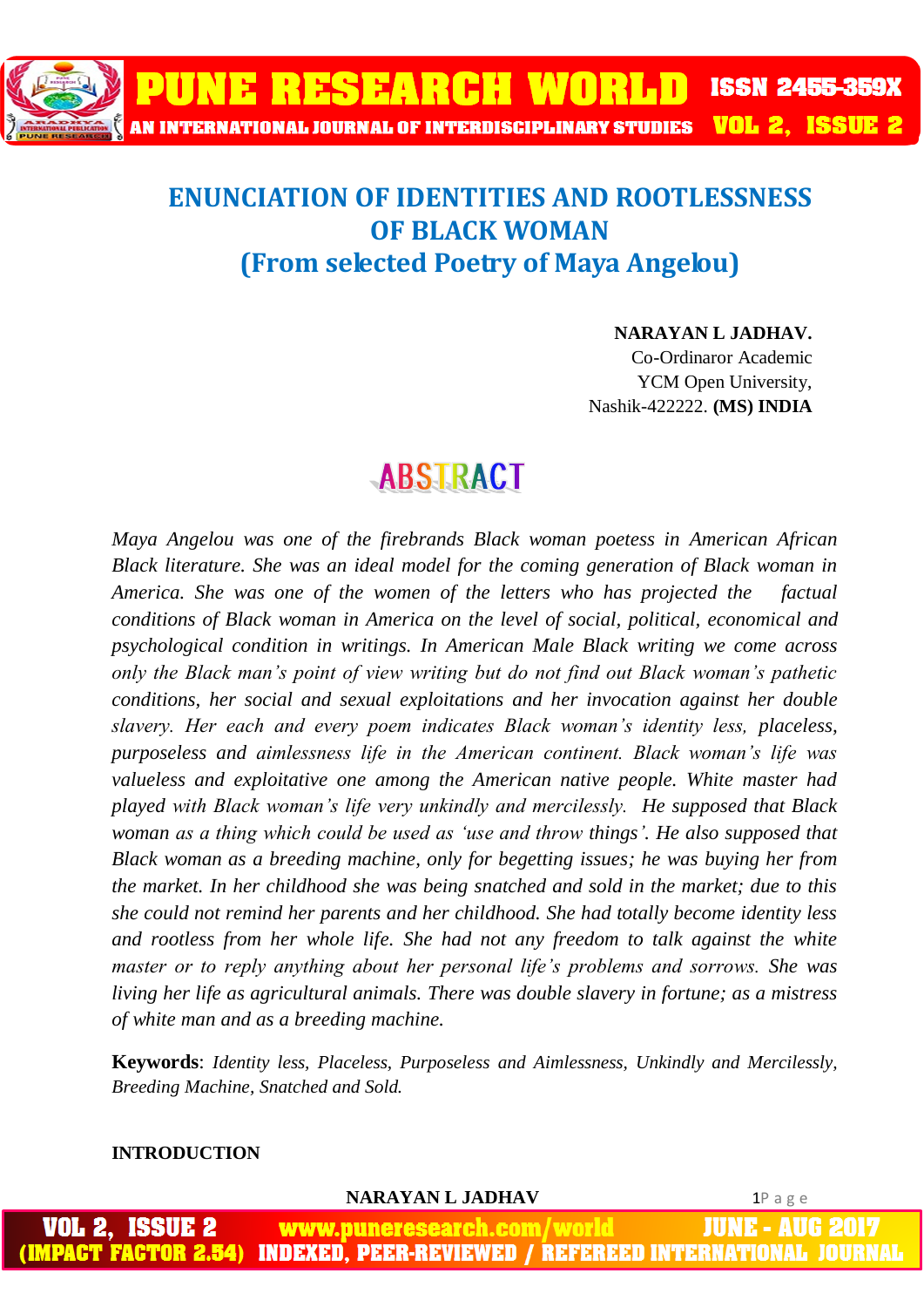

May Angelou was an eminent Black poetess in American African poetry. She had been projected pity and sorrowful life of Black slave in American continent; especially the Black woman's social, economical, psychological and sexual exploitative life. Her life had not value as a human being in the society. She was being treated as an animal and use and throw things. In the following poetic lines she expressed these things, such as:

> *They used the finest cunning their naked wits and wiles from living on the edge of death They kept my race alive (Angelou 108,109)*

The crafty and cruel techniques and practise had been used by the white master to handle the black slavery in America. Partiality and self-centred mentality of white master was the main reason for the unfortunate life of Black Negro in America. Socially and psychologically Black people were secondary and inferior to the White people on every walk of life, such as they thought that Blacks were unintelligent sub human beings on the Earth. Black race and colour was the major factor behind the Black slavery. They contemplated that White colour is superior to the Black colour. Mostly the European people were white in colour where as the African people were Black in colour because it was that geographical factors were/are responsible but the white people were considered that God had made this difference to serve white people. To clarify suitably W.E.B.DuBois has given the evidence and reason behind the Black slavery in following mentioned paragraph:

There is no doubt of the presence of all these various elements in the mass of 10,000,000 or more Negroes transported from Africa to the various Americas, from the fifteenth to the nineteenth centuries. (W.E.B.DuBois03)

The Black African people were more industrious and respected in the direction of works and duties; they were searching for works for the daily livelihood. African continent was not that much fertile and cultivated land to get employ to each and every people. European people especially the American people (capitalists) had required workers to do heavy and hard work in the industries and the agricultural works because at that time there was not sufficient population in the European continent as a result they were demanding the African people to the New land as their workers. There was not that much easy to the African Black people to communicate with their relatives once in a week or month so they used to stay in America more than one year meanwhile Black people used to work as a fixed labour on the decided wages. This fixed labour on the decided wages system had changed into the Black slavery system. This Black slavery dogma had converted into the various exploitations of the Black people like social, economical, psychological, physical and even sexual exploitations. In the following poetic lines Maya Angelou has maintained exile and alienation life, such as:

 **NARAYAN L JADHAV** 2P a g e

ISSUE 2 JUNE - AUG www.puneresearch.com/world **MPACT FACTOR 2.54)** INDEXED. PEER-REVIEWED / REFEREED INTERNATIONAL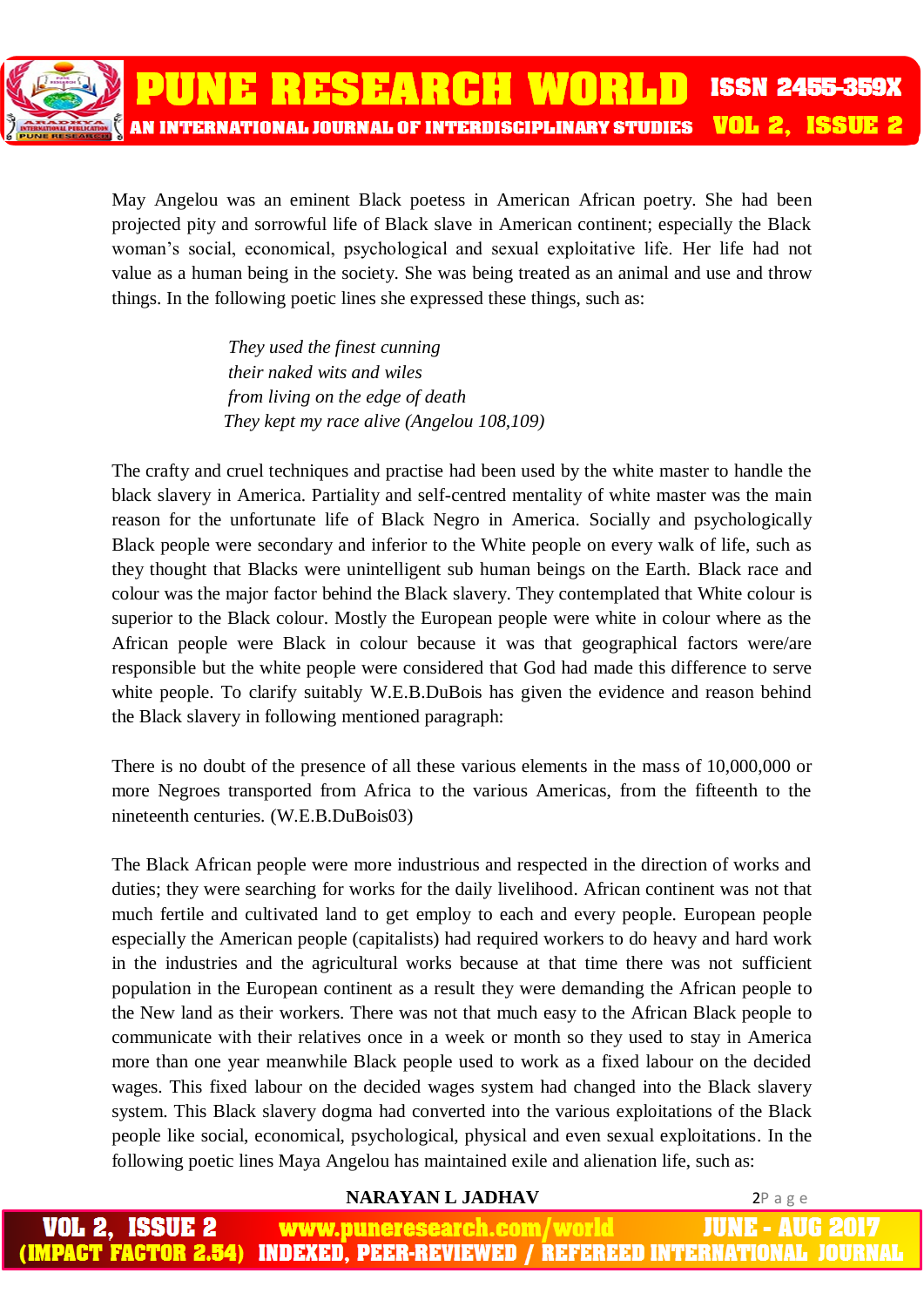PUNE RESEARCH WORLD **VOL 2. ISSUE 2** AN INTERNATIONAL JOURNAL OF INTERDISCIPLINARY STUDIES

**ISSN 2455-359X** 

*I've sailed upon the seven seas And stopped in every land, I've seen the wonders of the world, Not yet one common man. (Angelou 224)*

Black people had been exporting to the America from the African continent. African people were helpless for their daily livelihoods by hook or crook they wanted to live life in their country. American capitalists had required industrious labour to do hard work in their various cotton industrious and sugar farms. American agents had been providing them workers on the fixed price. Even the American government at first had given permission to the agent for providing workers to the America. These agents were doing injustices and various exploitations like mental, psychological and even sexual harassments during the journey of many one month or two months days. Black people had been committed with various types of untold experiences and incidences. Each and every Black man/woman experience was different one. During the journey they were identity less and rootless one. These untold experiences Maya Angelou has described in the following poetic lines:

> *Now she is rising /remember her pain remember the losses/her scream loud and vain her history slain/now she is striding although she had lain (Angelou 84)*

Black woman had been received the untold pains and experiences from the white masters. She had been lost each and every thing from her life. She never had been remembering her parents and other blood relatives like brother, sister, uncle and etc. She had been totally lost her history. She had become identity less and rootless woman in the world. In her youth she had become sexual object of white master. White master was supposed her as his breeding machine because she and her all children were under control the white master. She had to follow all rules and regulations of white master. Black people were identity less and rootless one in America during the Black slavery period.



- 1. Angelou, Maya. *The complete collected poems of Maya Angelou*. New York: Random House Publishing Group.2006. Print.
- 2. Baker, Jr., Huston. *Long Black Song: Essay in Black American Literature and Culture*. Charlottesville: University Press of Virginia, 1972. Print.

 **NARAYAN L JADHAV** 3P a g e www.puneresearch.com/world JUNE - AUG INDEXED. PEER-REVIEWED / REFEREED INTERNATIONAL